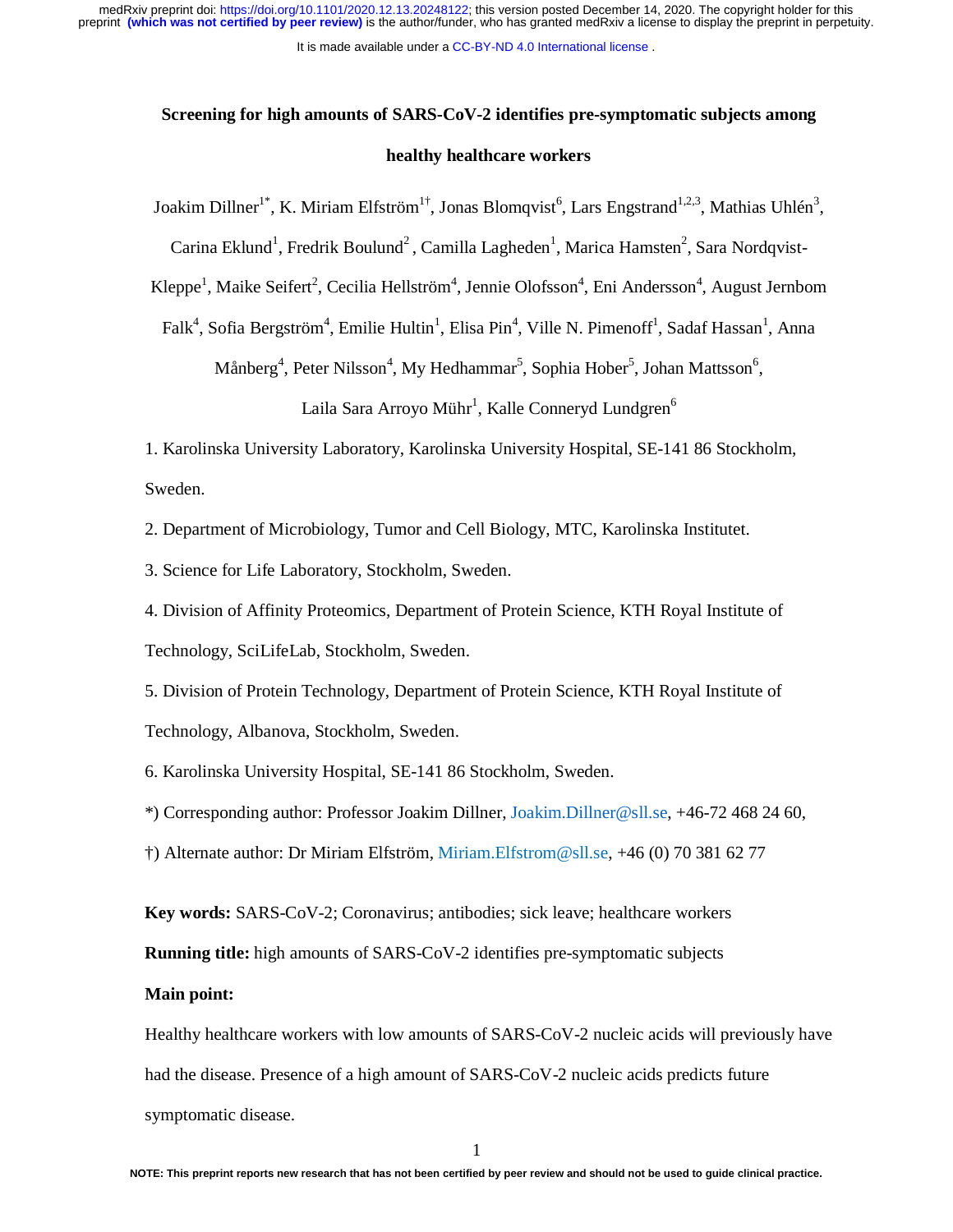It is made available under a [CC-BY-ND 4.0 International license](http://creativecommons.org/licenses/by-nd/4.0/) .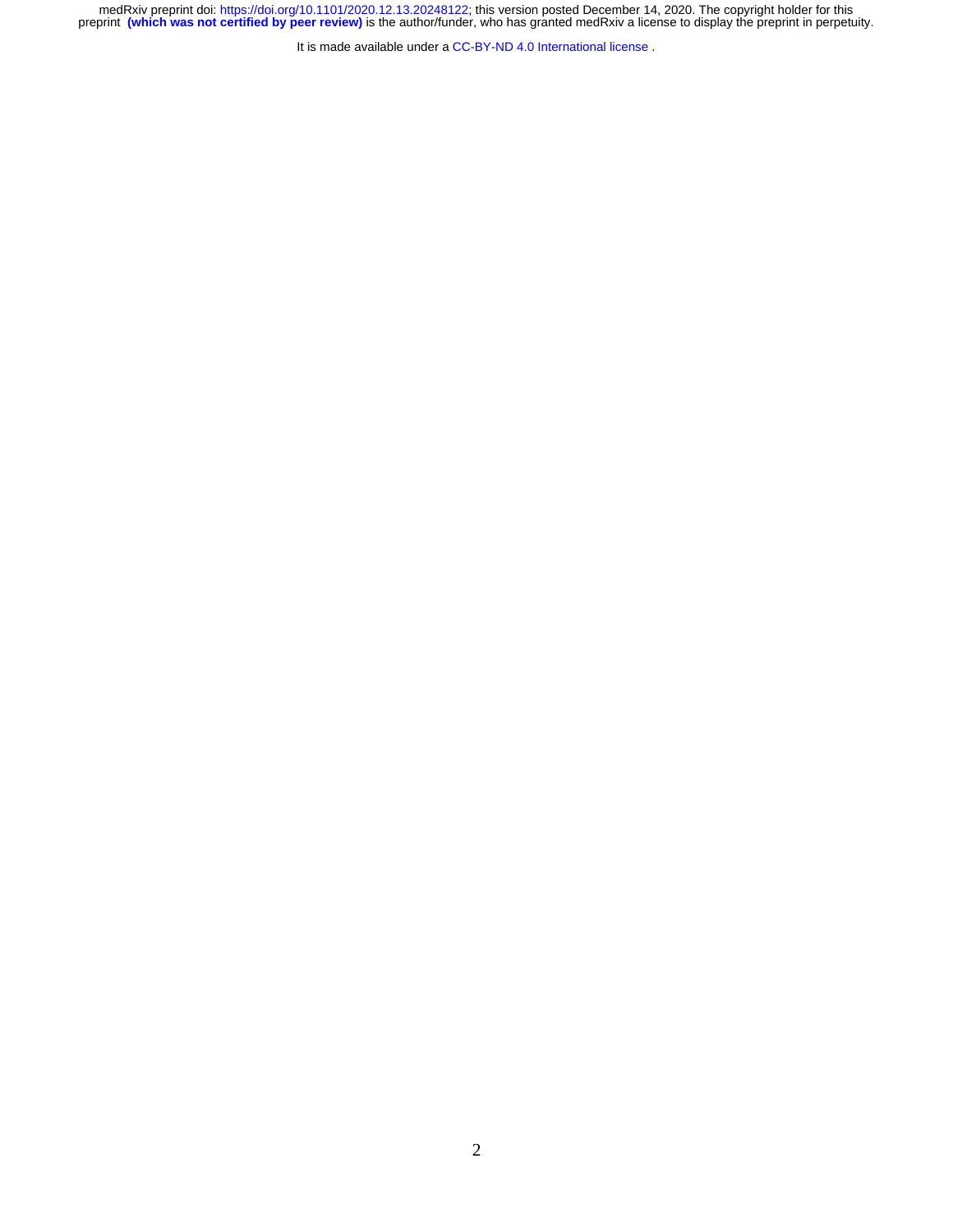It is made available under a [CC-BY-ND 4.0 International license](http://creativecommons.org/licenses/by-nd/4.0/) .

#### **Abstract**

#### **Background**

Pre-symptomatic subjects are spreaders of SARS-CoV-2 infection, and strategies that could identify these subjects, particularly in hospital settings, are needed.

## **Methods**

We tested a cohort of 9449 employees at work at the Karolinska University Hospital, Stockholm, Sweden for SARS-CoV-2 RNA and antibodies, linked the screening results to sick leave records and examined the association between screening results and past or future sick leave using multinomial logistic regression.

## **Results**

We found that healthcare workers with high amounts of SARS-CoV-2 virus, as indicated by the Cycle threshold (Ct) value in the PCR, had the highest risk for sick leave in the two weeks after testing (OR 11·97 (CI 95% 6·29-22·80)) whereas subjects with low amounts of virus had the highest risk for sick leave in the past three weeks **before** testing (OR 6.31 (4.38-9.08)). Only 2·5% of employees were SARS-CoV-2 positive while 10·5% were positive by serology and 1·2% were positive in both tests. Serology-positive subjects were not at excess risk for future sick leave (OR 1·06 (95% CI, 0·71-1·57)), but virus-positive subjects had a 7·23 fold (95% CI, 4·52-11·57)) increased risk for sick leave within two weeks post testing.

## **Conclusions**

Screening of asymptomatic healthcare workers for high amounts of SARS-CoV-2 virus using Ct values will identify pre-symptomatic subjects who will develop disease in the next few weeks. Identification of potentially contagious, pre-symptomatic subjects is likely critical for protecting patients and healthcare workers.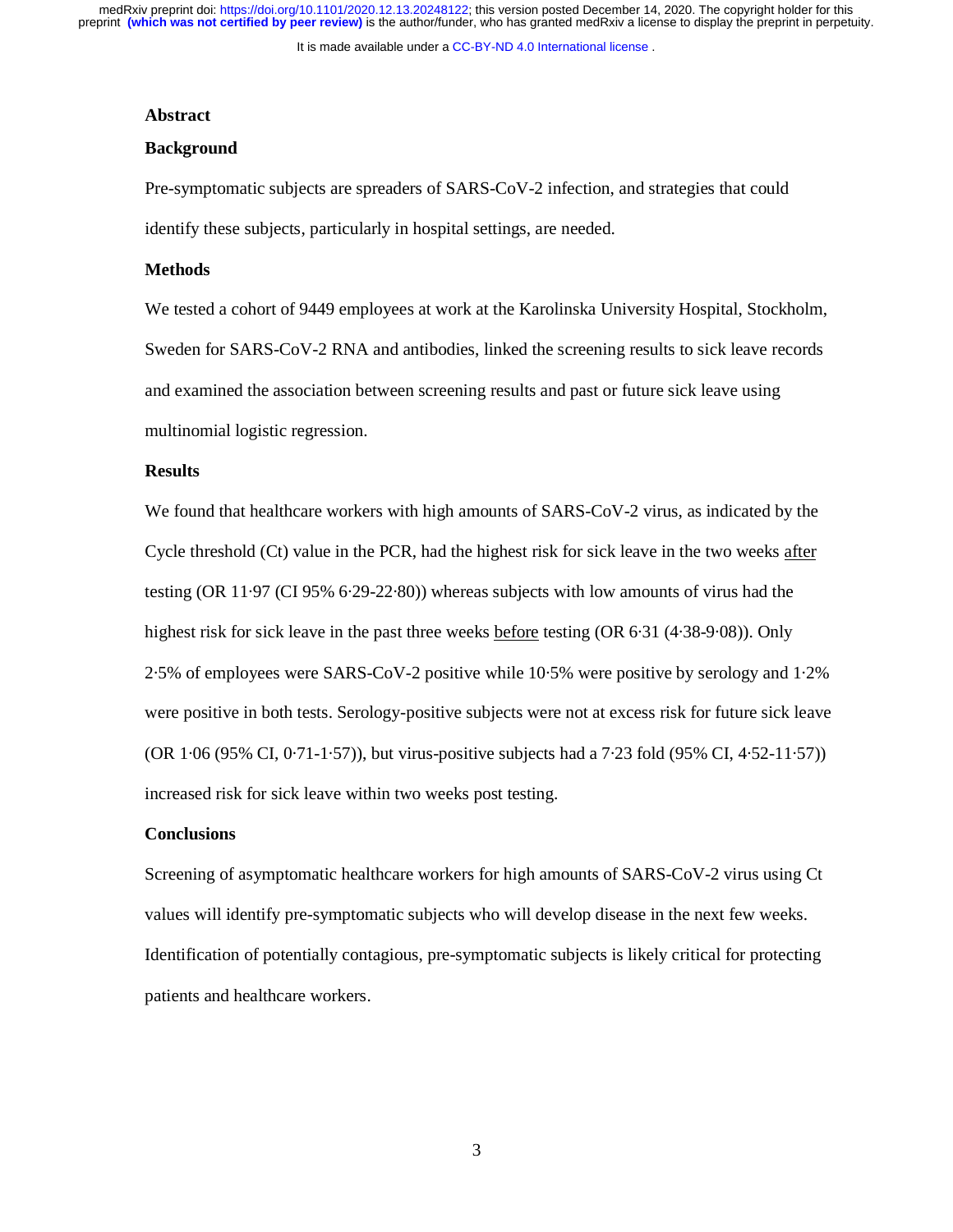It is made available under a [CC-BY-ND 4.0 International license](http://creativecommons.org/licenses/by-nd/4.0/) .

## **Introduction**

The current epidemic of SARS-CoV-2 is largely driven by asymptomatic individuals [1, 2]. To design strategies for SARS-CoV-2 control, effective identification of infectious subjects in defined communities is critical [3]. The incubation time from exposure to onset of symptoms has been estimated to last a median of six days [1], with peak infectiousness occurring zero to two days before onset of symptoms and pre-symptomatic spread estimated to account for a substantial proportion of disease transmission [1, 2]. While infectiousness decreases with increasing time after onset of symptoms, viral nucleic acids can still be detected after resolution of symptoms, in one study even six weeks after symptom resolution [4, 5]. If the virus is still present after symptom resolution it is usually only in low amounts and appears to not be viable [4, 5]. Screendetected positivity may mark subjects who are symptomatic, pre-symptomatic (will develop symptoms later), post-symptomatic (symptoms have resolved), or asymptomatic (will never develop symptomatic disease) [6].

To identify potentially contagious subjects among asymptomatic healthcare workers (HCWs) is particularly important for SARS-CoV-2 control as various healthcare-related outbreaks have been observed) [3, 7, 8]. Knowledge of the extent of spread enables assessment of the infectious disease control in the healthcare setting, which is important both for adequate staffing in a critically important sector of society and for continued public trust and adequate healthcareseeking behavior [9].

Antibodies to SARS-CoV-2 develop rather slowly, commonly concomitantly with symptom resolution and increases in subsequent weeks [10]. The PCR test, in addition to providing a dichotomous positive or negative result, will also provide a semiquantitative measure of the amount of virus present, the Cycle Threshold value (Ct) [5]. The Ct value is the number of sample amplification cycles needed before the virus was detectable. For example, a sample with a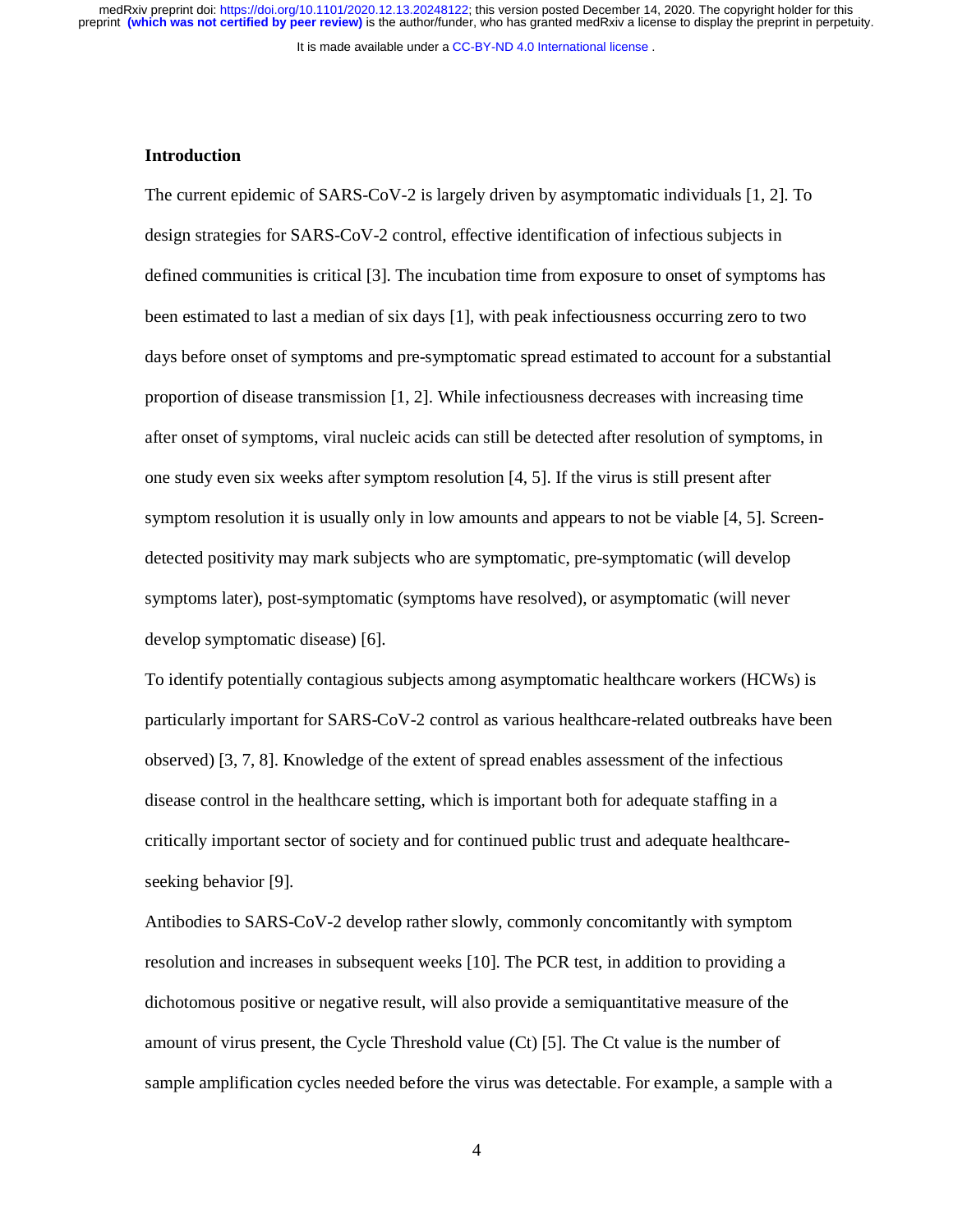Ct value of 3 contains >30 billion times more virus than a sample that is positive with a Ct value of 38 and the case has been made that contact tracing should focus on the subjects with a large amount of virus [5].

It is particularly important to obtain data on how the SARS CoV-2 testing results relate to presymptomatic disease or post-symptomatic disease in a manner that is free from recall bias. To address this, we invited all employees currently on duty at the Karolinska University Hospital, Stockholm, Sweden to participate in a study that concomitantly measured presence of SARS-CoV-2 viral nucleic acid in throat samples and presence of antibodies to the virus in serum samples, in relation to the sick leave records of the participants.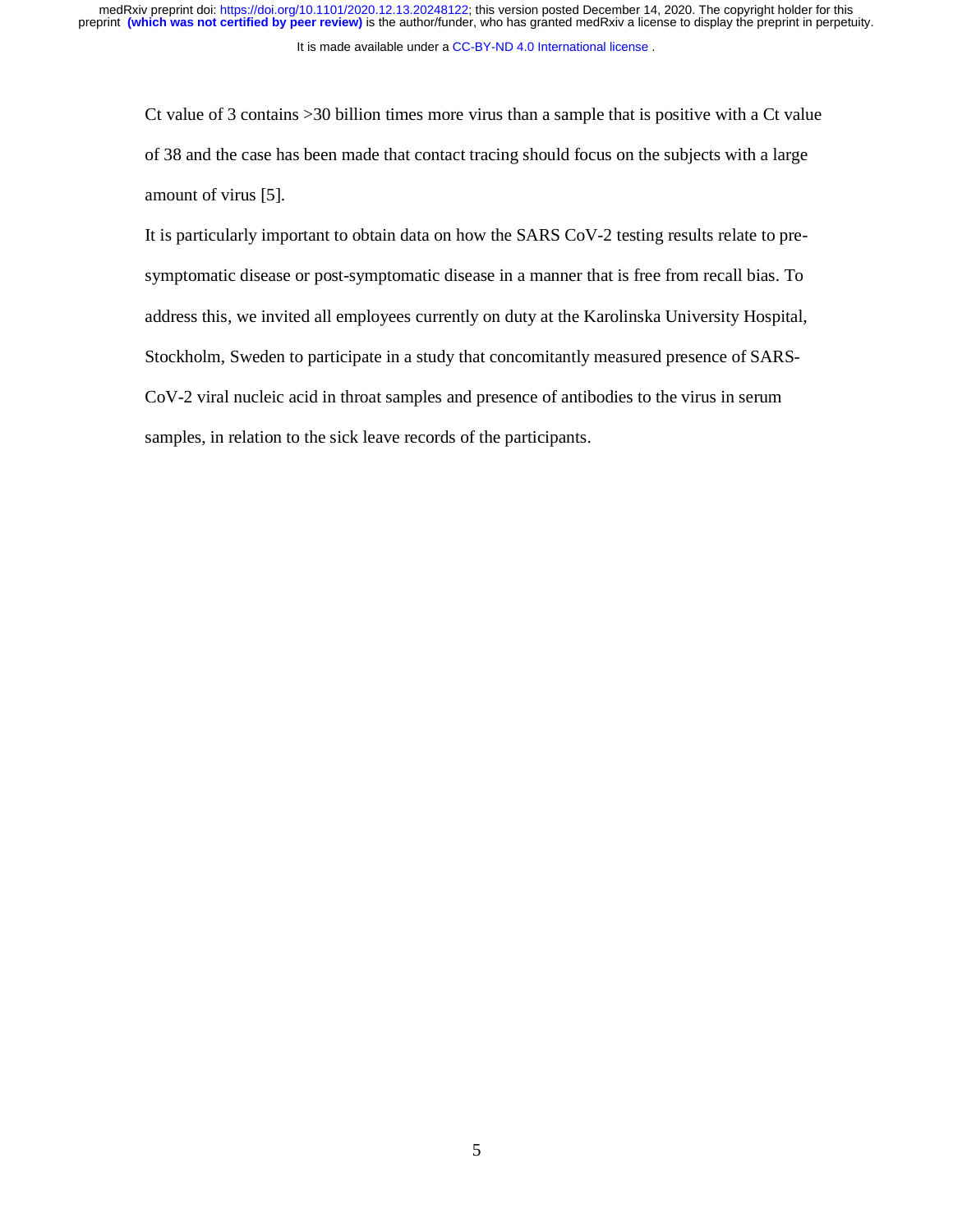#### It is made available under a [CC-BY-ND 4.0 International license](http://creativecommons.org/licenses/by-nd/4.0/) .

#### **Materials and Method**

The Karolinska University Hospital has about 15,300 employees. The hospital announced that all HCWs on duty were welcome to participate in a study that evaluated the concomitant presence of viral nucleic acids in throat swabs and presence of antibodies to the virus in serum. Participants were recruited between April  $23<sup>rd</sup>$ , 2020 and June  $24<sup>th</sup>$ , 2020. All enrolled participants signed a written informed consent that also included permission to extract data from the employer's administrative databases that included data on sick leave. The study was approved by the National Ethical Review Agency of Sweden (Decision number 2020-01620). Trial registration number: ClinicalTrials.gov NCT04411576.

## **Viral Nucleic Acid Detection**

Throat swab samples were obtained using the Beaver Specimen Collection kit (stratech.co.uk/wpcontent/uploads/2020/04/BEAVER-IFU-43903-Sample-Collection-Kit19324.pdf ) as described in the users' manual. Sample preparation followed safety routines according to BSL2 requirements including negative pressure in the room, biosafety cabinets, and installed HEPA filters. Samples were heat inactivated for 50 minutes at 75 degrees C. Extraction of viral RNA was performed using the MGISP-960 automated extraction standard workflow, according to the manufacturer's protocol (Wuhan MGI Tech Co, Ltd) using the MGIEasy Magnetic Beads Virus DNA/RNA extraction kit. The BGI 2019-nCov Detection kit (BGI Real-Time RT-PCR for detecting 2019 nCoV) was used according to the manufacturer's instructions, including internal parameters to monitor sampling quality and testing process. RT-PCR was performed on QuantStudio5 instruments and software (Design and Analysis Software v1.5.1, Thermo Scientific). All steps in the diagnostic pipeline followed standard operating protocol validated for reproducibility, sensitivity, and specificity, including lack of cross-reactivity with other Coronavirus strains.

#### **Serological analyses of antibodies**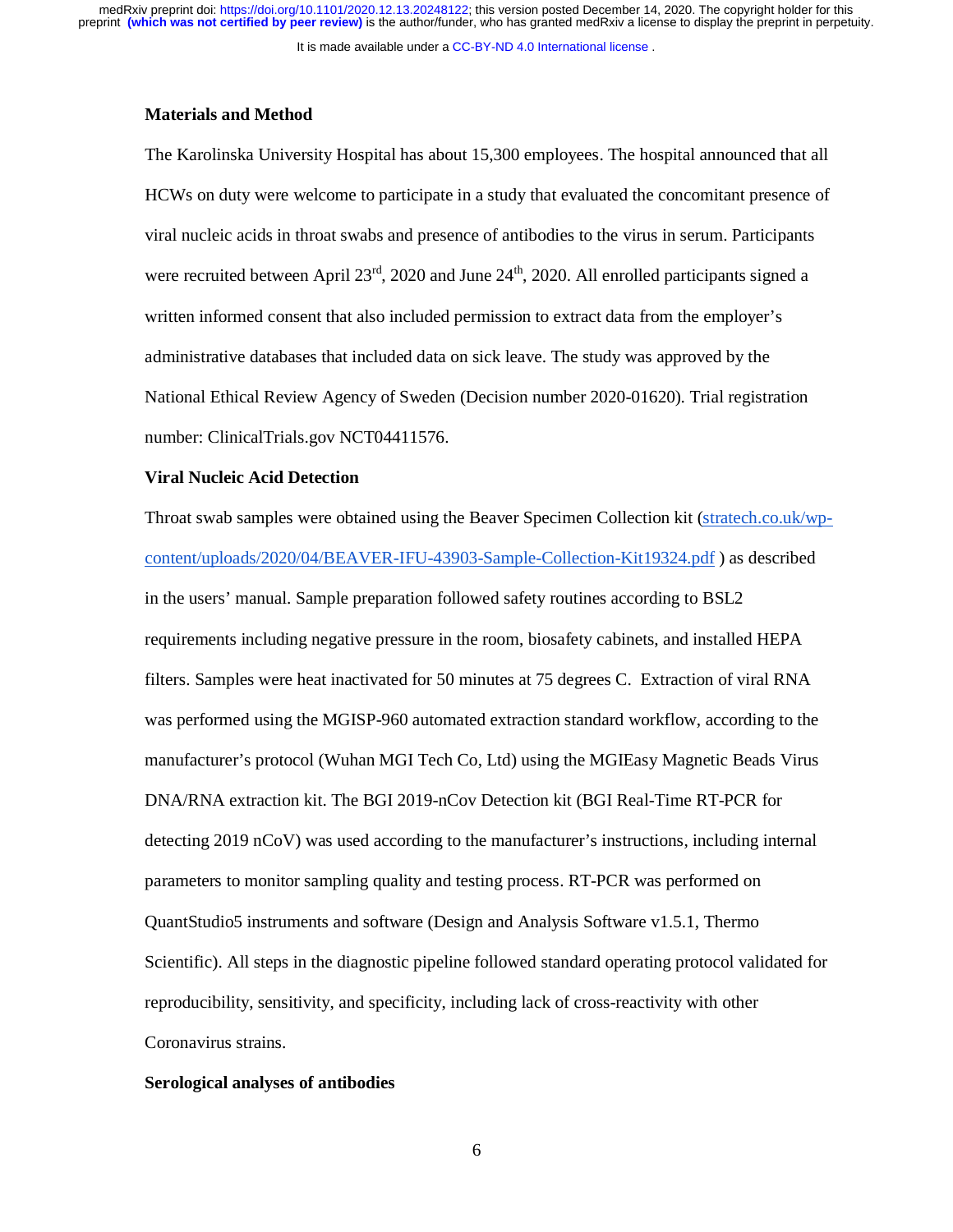It is made available under a [CC-BY-ND 4.0 International license](http://creativecommons.org/licenses/by-nd/4.0/) .

Whole blood was collected in serum-separating tubes and centrifuged at 2000 x g for 10 minutes. Serum samples were inactivated by heat-treatment at 56 degrees C for 30 minutes and then stored at -20 degrees C until further analysis.

Serological reactivity was measured towards three different virus protein variants, (i) Spike trimers comprising the prefusion-stabilized spike glycoprotein ectodomain [11] expressed in HEK-cells and purified using a C-terminal Strep II tag), (ii) Spike S1 domain, expressed in CHOcells and purified using C-terminal HPC4-tag, and (iii) Nucleocapsid protein, expressed in *E.coli* and purified using a C-terminal His-tag. The sera were analyzed using a multiplex antigen bead array in a 384-plate format using a FlexMap3D instrument (Luminex Corp) with IgG detection [12]. The serology assay was then evaluated based on the analyses of 154 samples from Covid-19 subjects (defined as PCR-positive individuals sampled more than 16 days after disease onset) and 321 negative samples (defined as samples collected 2019 or earlier in the same region, including 26 individuals with confirmed infections of other Coronaviruses than SARS-CoV-2). The assay had a 99.4% sensitivity and 99.1% specificity. The cut-off for seropositivity was defined for each antigen as mean +6SD of 12 negative control samples included in each analysis batch. To be assigned as IgG positive, a sample was required to show reactivity against at least two of the three included viral antigens. Serum IgG bound to antigen coated beads was detected by fluorescent anti-hIgG (Invitrogen, H10104) and recorded as relative fluorescence intensity (AU).

#### **Data analyses**

Screening test results were examined separately and as a combined categorical variable. PCR positivity was dichotomized into strongly (<27·0) and weakly positive (greater than or equal to 27·0) based on the median Ct value among PCR positive/serology negative participants, rounded down to the nearest whole integer. Antibody positivity modified the risk for sick leave associated with PCR positivity ( $p= 0.0008$ ). Therefore, a combined variable of PCR and serology results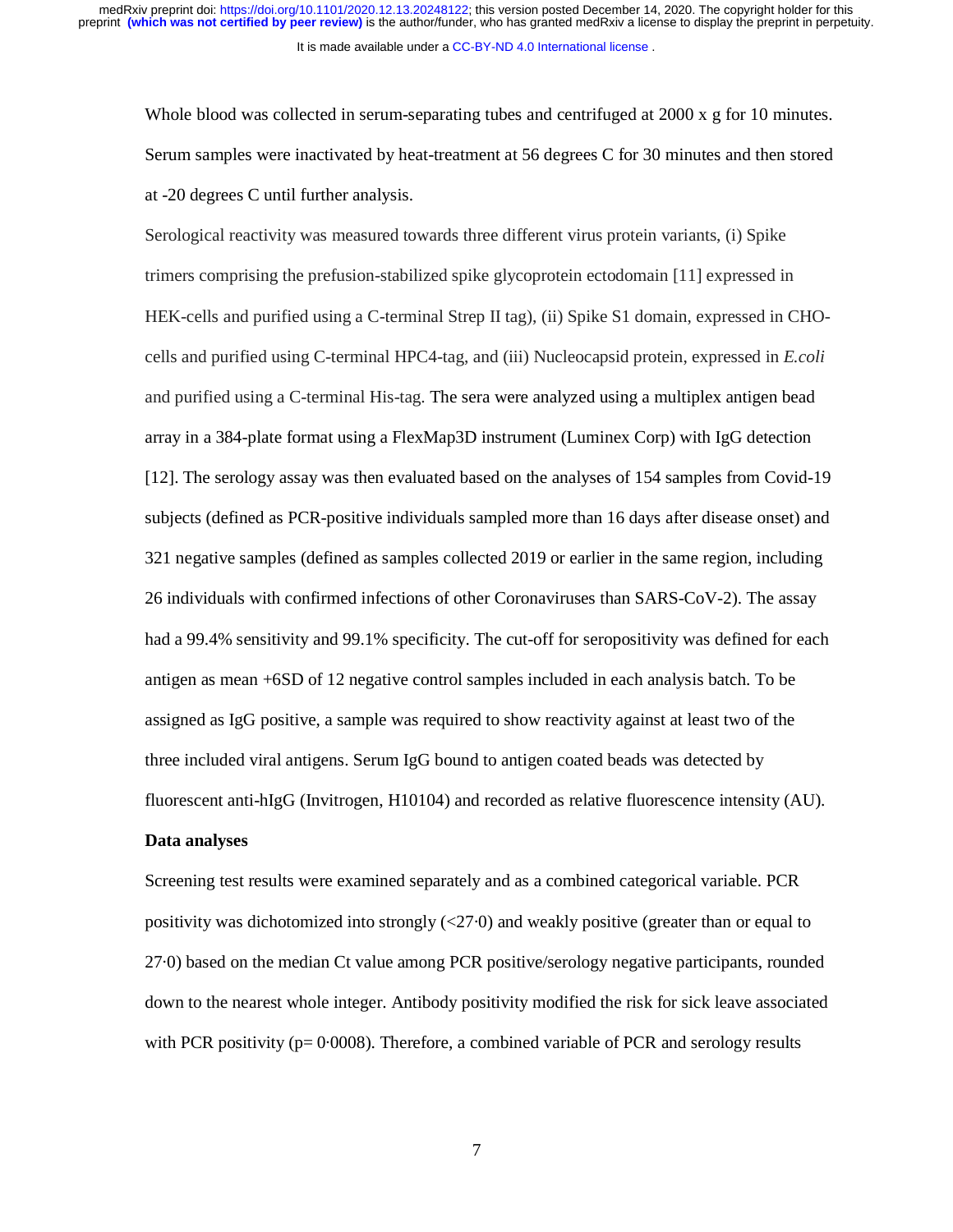It is made available under a [CC-BY-ND 4.0 International license](http://creativecommons.org/licenses/by-nd/4.0/) . medRxiv preprint doi: [https://doi.org/10.1101/2020.12.13.20248122;](https://doi.org/10.1101/2020.12.13.20248122) this version posted December 14, 2020. The copyright holder for this<br>preprint (which was not certified by peer review) is the author/funder, who has grante

was used to examine the association between SARS-CoV-2 status and sick leave. A combined variable with four categories was used to simultaneously examine serology and PCR test results. Descriptive statistics were used to examine test results by age and sick leave. A multinomial logistic regression examined the association between test results and sick leave measured as a categorical variable, adjusted for age in 10-year categories and sex. Sick leave in the six weeks prior to testing and two weeks after testing was categorized as either no sick leave during the period of interest (reference category), sick leave in the 4-6 weeks before testing, sick leave in the 1-3 weeks before testing and sick leave in the two weeks after testing. For subjects with sick leave in more than one category, the period with the highest number of sick leave days was chosen. If two periods had an equal number of sick leave days, the period further back in time was chosen. With conventional statistical power and confidence while assuming a cumulative proportion of sick leave among non-exposed persons of 30% and that 10% of the cohort might be exposed, about 3,800 subjects would need to be enrolled to be able to detect associations of 1.4 or greater. Analyses used SAS 9.4, Cary, NC.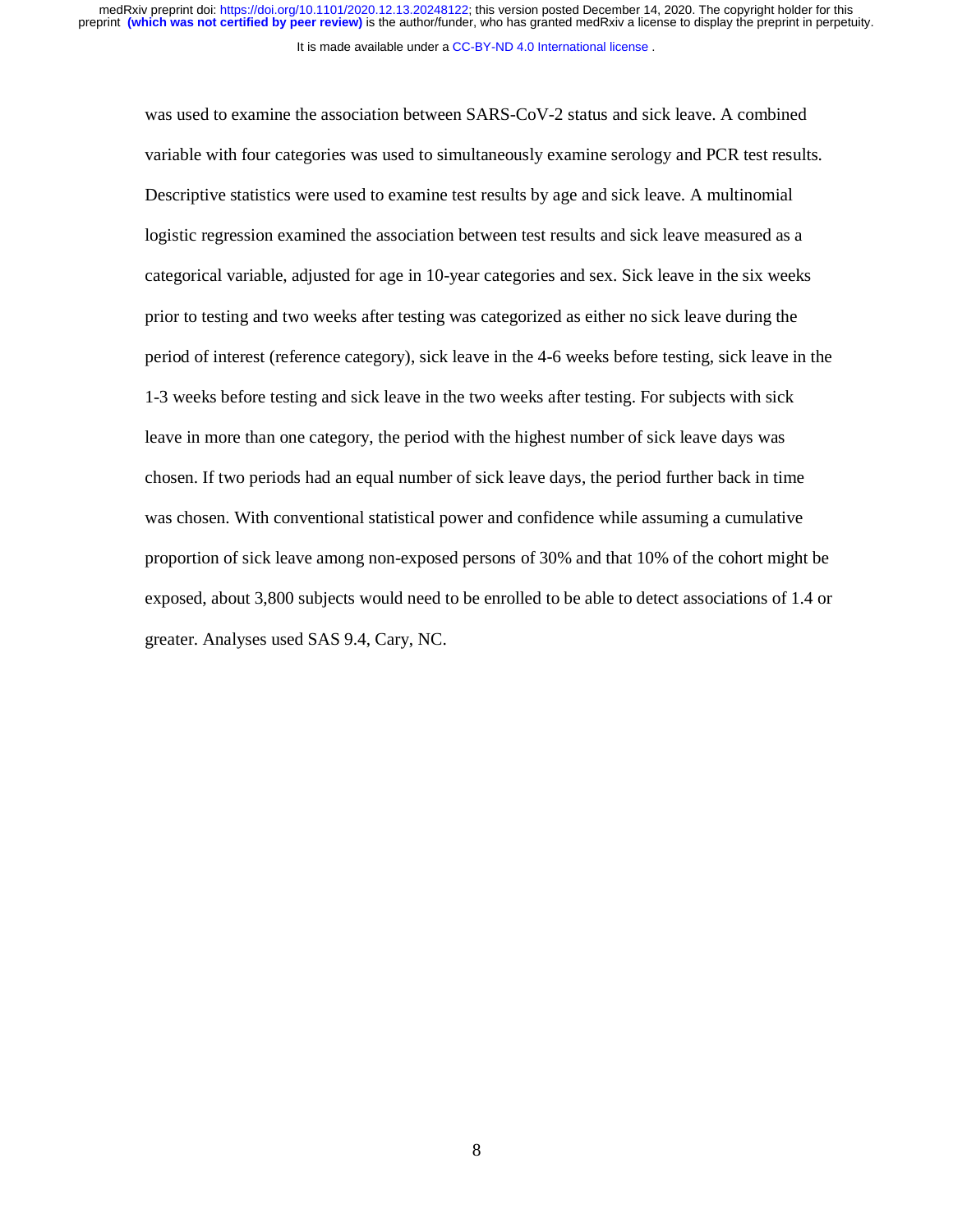It is made available under a [CC-BY-ND 4.0 International license](http://creativecommons.org/licenses/by-nd/4.0/) .

#### **Results**

The Karolinska University Hospital had approximately 15,300 employees in the spring of 2020. Of these, 14,201 were enrolled in this study. After exclusion of HCWs not formally employed (e.g. medical students) and those without valid results on both the PCR and serology tests, the final cohort consisted of 9,449 subjects with complete data on sick leave and valid results on both tests (Figure 1), well over the estimated number needed for sufficient statistical power.

The overall number and proportion of employees that tested positive or negative in the two tests are shown by age in 10-year spans in Table 1. Seropositivity was most common in the youngest age group (14·9% were positive among subjects under the age of 29) and decreased with age (pvalue for trend <0·0001). In total, 88·2% (87·5-88·9) of subjects were negative on both tests, 9·3% (8·7-9·9) were serology positive only, 1·3% (1·1-1·5) were positive for the virus, and 1·2%  $(1.0-1.5)$  were positive for both antibodies and the SARS-CoV-2 virus.

Overall, 54·5% (38·3% in weeks 1-3 before testing and 16·2% in weeks 4-6) of PCR-positive subjects had a history of sick leave during the past six weeks (post-symptomatic), whereas 63% of seropositive subjects had such history (29·3% in weeks 1-3 before testing and 33·7% in weeks 4-6) (Table 2). In the two weeks after testing, 15·3% of PCR positive subjects had sick leave reported, compared to only 3·4% of the seropositives. By comparison, 5·2% of the double negative subjects had sick leave after the sampling. Among PCR positive subjects, 30·2% did not have any sick leave recorded, neither before nor after testing (asymptomatic). Positivity in serology was significantly associated with past history of sick leave (Table 3) but did not confer any risk for future sick leave for the coming two weeks after testing (OR 1·06 (95% CI, 0·71 to 1·57)) (Table 2). By contrast, subjects with viral nucleic acids in the absence of antibodies had very little excess risk for past sick leave (similar to the sick leave history of testnegative subjects), but had a strongly increased risk for imminent sick leave in the two weeks after testing (OR 7·23 (95% CI 4·52-11·57)) (Table 3). Positivity for both virus and for antibodies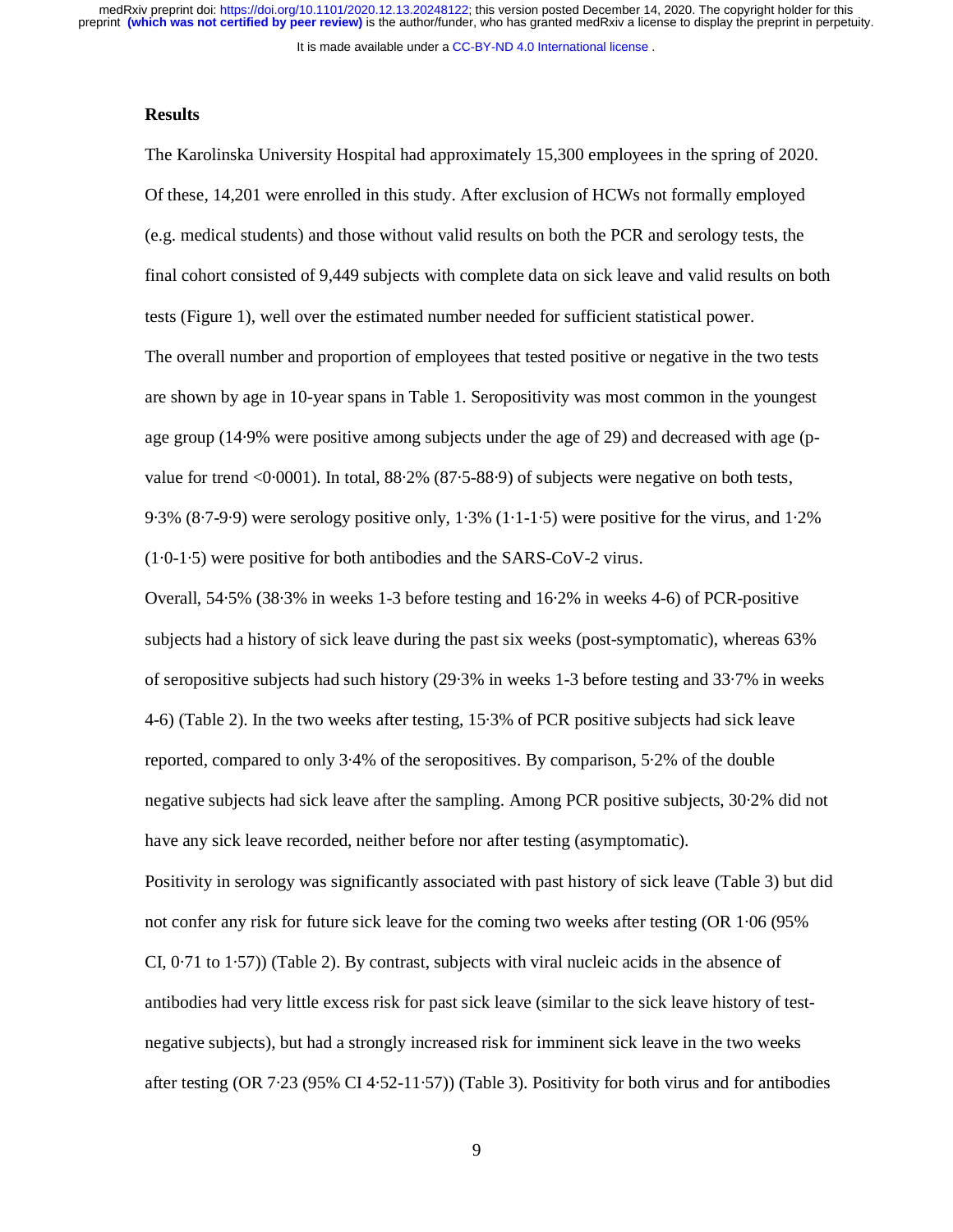#### It is made available under a [CC-BY-ND 4.0 International license](http://creativecommons.org/licenses/by-nd/4.0/) .

tended to be most strongly associated with sick leave during the past three weeks (OR 16·51 (95% CI 10·13-26·90)) (Table 3). Compared to PCR negative subjects, strong PCR positivity was in particular associated with future sick leave (OR 11·97 (95% CI 6·29-22·80)) while weak PCR positivity was most strongly associated with sick leave in the 1-3 weeks before testing (OR 6·31 (95% CI 4·38-9·08)). In the multivariate model, male sex and over 50 years of age were associated with lower risk for sick leave (data not shown). The mutual adjustments in the multivariate model had only minor effects on the estimates (Supplementary Table 1). Examining test results and sick leave week by week in the six weeks before test and two weeks after testing highlights these patterns. Sick leave peaked for subjects that tested PCR positive/serology positive two weeks before testing while sick leave increased in the two weeks after testing for PCR positive/serology negative subjects (Figure 2). The amounts of virus as defined by the Ct values revealed a clear pattern of sick leave prior to testing for subjects with low amounts of virus and a sharp increase in sick leave after testing for subjects with a high amount of virus (Figure 3).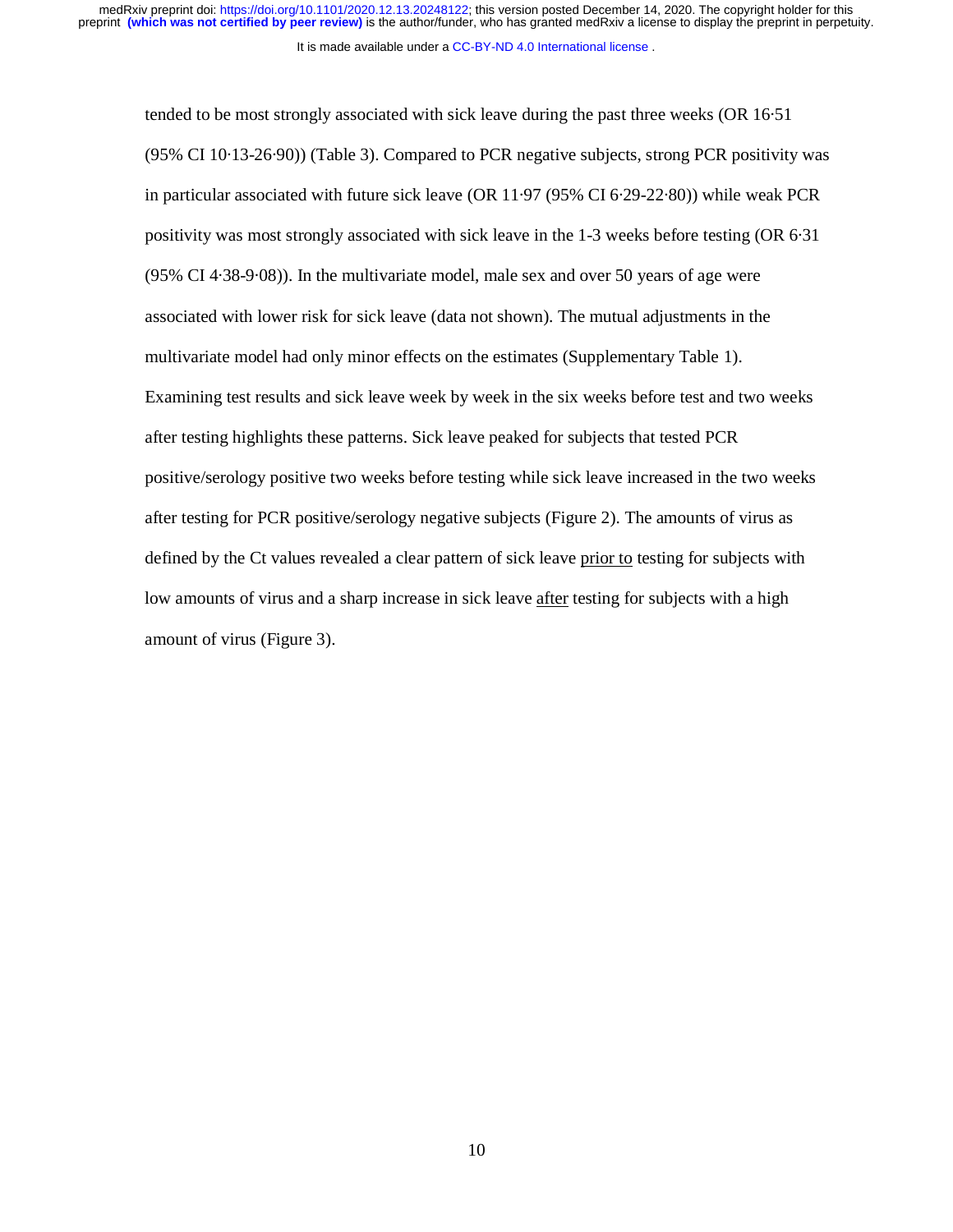It is made available under a [CC-BY-ND 4.0 International license](http://creativecommons.org/licenses/by-nd/4.0/) .

#### **Discussion**

We found that large-scale screening of asymptomatic HCWs identified a limited number of SARS-CoV-2-positive subjects (235/9449 subjects). Among these, more than half were only positive for low amounts of virus (had high Ct values) and had mainly already had disease (postsymptomatic subjects). Systematic reviews have not identified any reports of shedding of live virus for more than 9 days after debut of symptoms, whereas low amounts of virus may be detectable for many weeks after resolution of symptoms [13]. Our large-scale study confirms that the amounts of virus (the Ct value) is useful for distinguishing between post-symptomatic and pre-symptomatic subjects that may be a risk group for transmission and identification of these may be critical for protecting patients and HCWs.

As it is established that subjects who have recovered from symptomatic disease are no longer infectious, it seems appropriate to focus infection control on the subjects with the pattern of presymptomatic disease. Positivity in serology is also primarily associated with past sick leave and presence of antibodies may also be useful to identify the subjects with post-symptomatic positivity.

Many studies have reported screening of HCWs as part of an infection control strategy [7, 14]. For example, 3% of HCWs were PCR positive in a major London hospital [15]. Another study reported on an outbreak in a skilled nursing facility, where a large proportion of HCWs tested positive.<sup>7</sup> Although many studies have screened HCWs with PCR, the amount of virus (the cycle threshold value) has not been taken into account, although this value is obtained when a real-time PCR reaction is performed.

Studies comparing detection of viral nucleic acids and antibodies have mostly been focusing on COVID-19 patients, whereas not on combined PCR/serology screening of healthy workers. This enabled us to provide unique insights on delineation of post-symptomatic and pre-symptomatic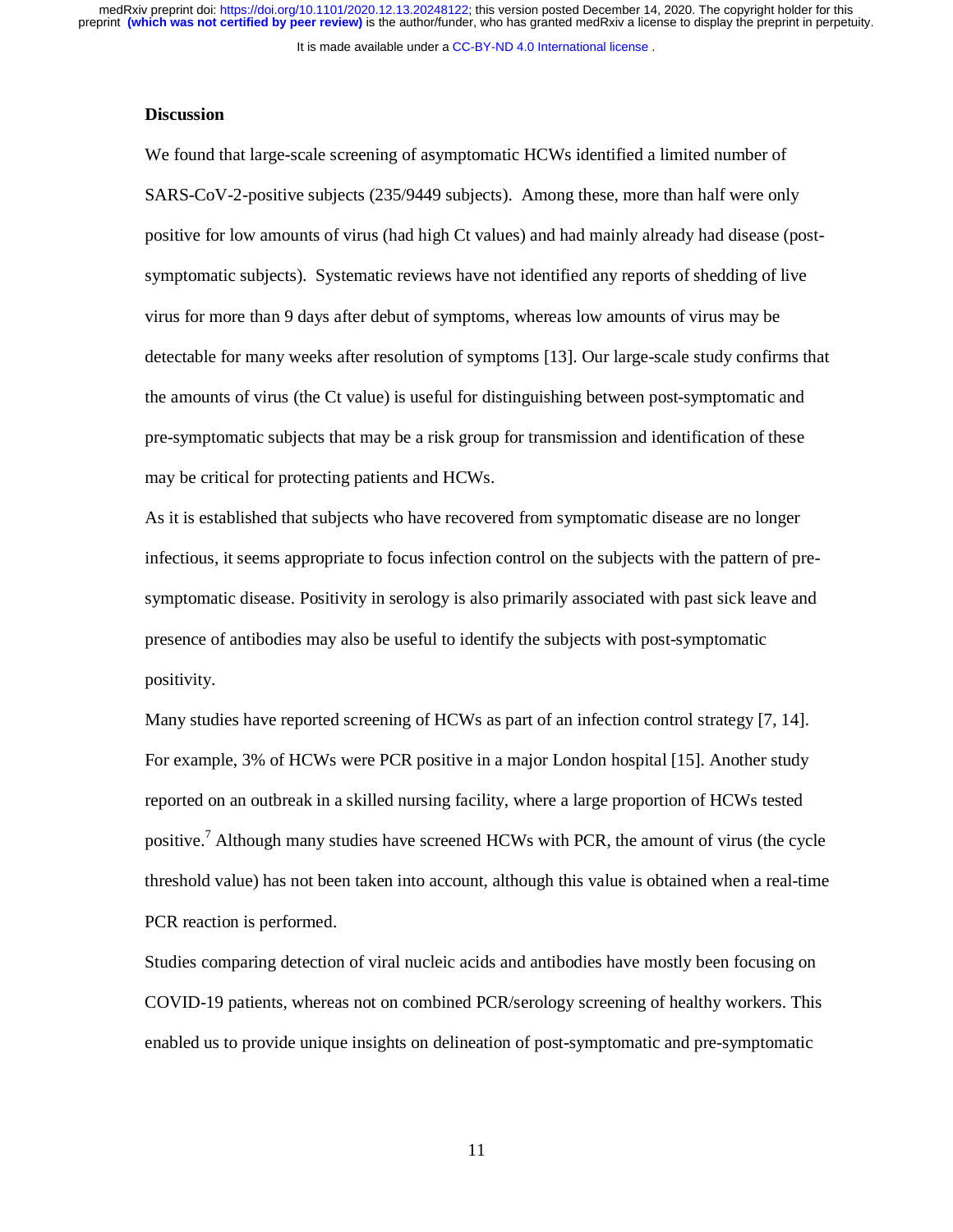subjects. There also appears to exist a group of entirely asymptomatic subjects who had no sick leave neither before nor after sampling.

Strengths of our study include the fact that it was a large and systematically enrolled cohort that used administrative sick leave data and was therefore not hampered by recall bias to which studies sourcing information from participants can be subjected. Weaknesses of our study include that we were not able to study the relation of biomarkers to infections occurring more than 6-7 weeks before testing, as community transmission of SARS-CoV-2 started in our region only about 6-7 weeks before the study. Also, employees who were not at work were not eligible for inclusion which is likely to have resulted in an underestimation of the spread of the infection at the hospital as employees may have been absent because of COVID-19. The fact that some participants did not have both tests completed is not likely to have affected results, as lack of analysis results was a random phenomenon and the study was still substantially overpowered. Finally, participants were not questioned about present or prior symptoms. The hospital rules were clear that employees with symptoms should not be at work and we had, by design, decided to use only sick leave data to avoid possible recall bias. Subjects may of course have sick leave for many other reasons than Covid-19, but the increases of total sick leave associated with SARS-CoV-2 test positivity was greatly increased compared to the sick leave rates for SARS-CoV-2 negative subjects.

We conclude that the amount of virus as determined by the Ct value of the PCR test and also the serology status are useful testing results for distinction between post-symptomatic, asymptomatic, and pre-symptomatic subjects. This is essential for optimal identification of subjects to be targeted by infection control programs in a phase of the epidemic where many exposed and still positive subjects may have recovered quite some time ago. Prior evidence seems clear that presymptomatic subjects are indeed infectious 0-2 days before onset of symptoms and that presymptomatic subjects significantly contribute to the spread of the infection [2]. As infectivity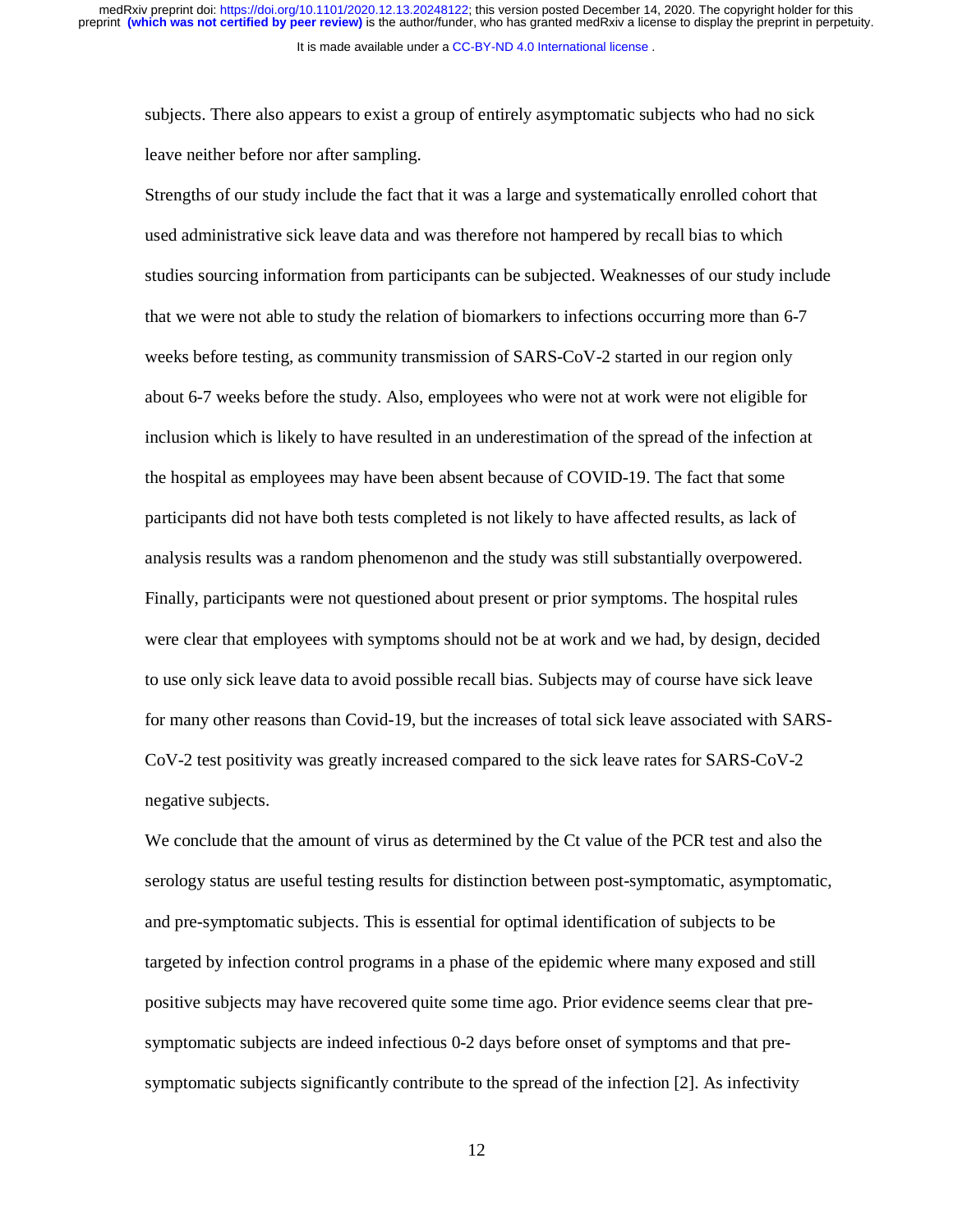declines rapidly after the debut of symptoms, it seems more useful to detect infected subjects before the debut of symptoms, rather than after the symptoms have already been present for some time. When the epidemic has been ongoing for some time, testing strategies need to ascertain whether a test positivity reflects a post-symptomatic infection or whether it may reflect a high risk for a pre-symptomatic infection.

In summary, we propose that systematic SARS-CoV-2 screening of healthy subjects may be useful also in a phase of the epidemic where many positive subjects have had previous disease, as the Ct value of the PCR result may predict if subjects are in a pre-symptomatic phase.

## **Funding**

This work was supported by the Karolinska University Hospital; the County Council of Stockholm; Knut & Alice Wallenberg foundation; Erling-Persson family foundation; KTH Royal Institute of Technology; and SciLifeLab.

## **Conflicts of interest**

None of the authors have any conflicts of interest to declare.

#### **Acknowledgements**

We would like to thank Suyesh Amatya, Helena Andersson, Shaghayegh Bayati, Emine Eken, Pedram Farsi, Yasmin Hussein, Roxana Merino Martinez, Sara Mravinacova, Björn Pfeifer, Ulla Rudsander, Ronald Sjöberg, Lovisa Skoglund, Balazs Szakos, Hanna Tegel, Emel Yilmaz and Jamil Yousef for excellent technical assistance.

## **Ethical approval**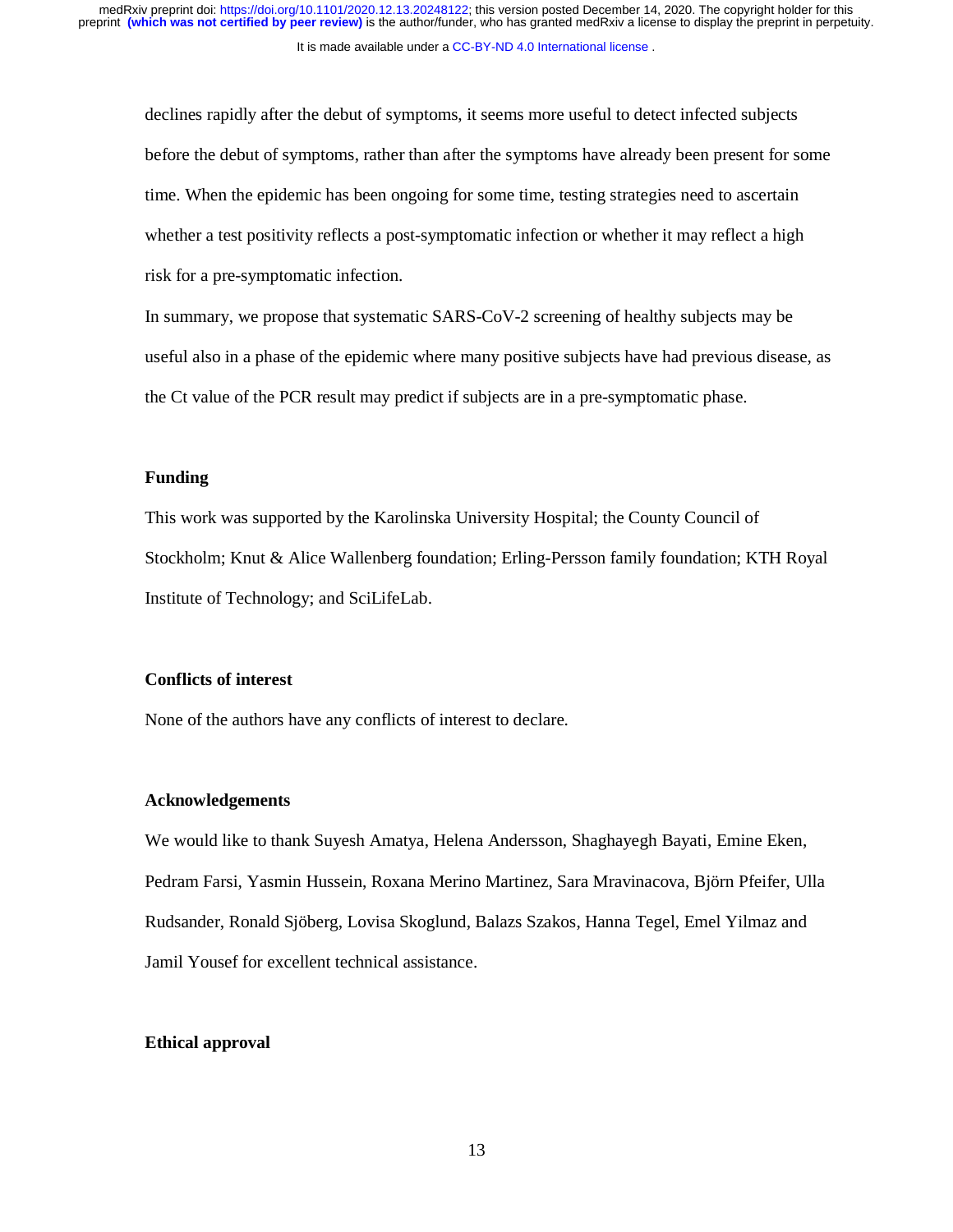It is made available under a [CC-BY-ND 4.0 International license](http://creativecommons.org/licenses/by-nd/4.0/) .

The study was approved by the Swedish Ethical Review Authority (approval number 2020- 01620).

## **Data sharing statement**

The data constitutes sensitive data about health of human research subjects. However,

pseudonymised, individual-level data that allow full replication of the results in this article will

be made freely available from joakim.dillner@sll.se. The study protocol is available at

clinicaltrials.gov NCT04411576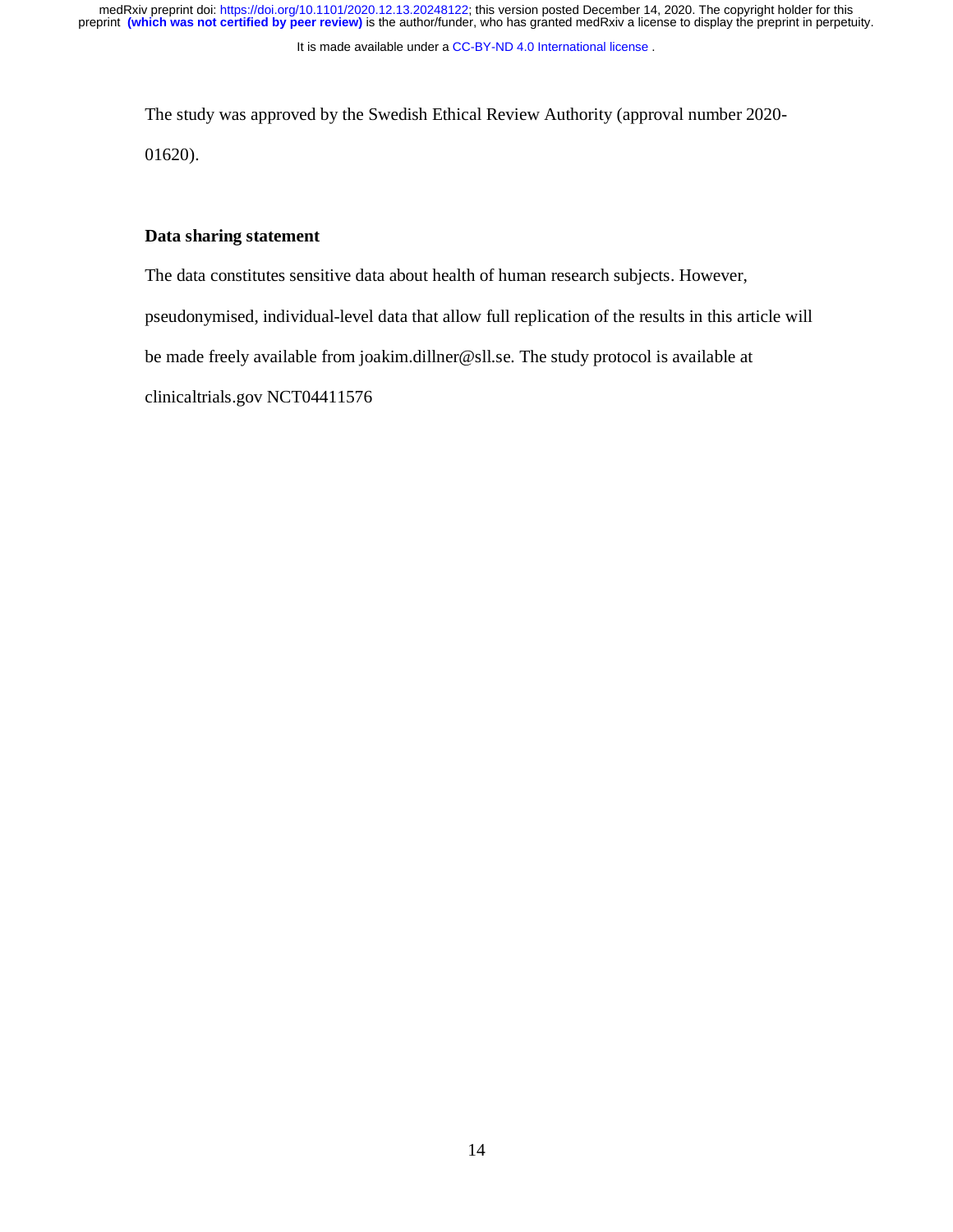It is made available under a [CC-BY-ND 4.0 International license](http://creativecommons.org/licenses/by-nd/4.0/) .

## **References**

1. He X, Lau EHY, Wu P, et al. Temporal dynamics in viral shedding and transmissibility of COVID-19. Nat Med **2020**; 26:672-5.

2. Arons MM, Hatfield KM, Reddy SC, et al. Presymptomatic SARS-CoV-2 Infections and Transmission in a Skilled Nursing Facility. N Engl J Med **2020**; 382:2081-90.

3. Lipsitch M, Swerdlow DL, Finelli L. Defining the Epidemiology of Covid-19 - Studies Needed. N Engl J Med **2020**; 382:1194-6

4. Xiao AT, Tong YX, Zhang S. Profile of RT-PCR for SARS-CoV-2: A Preliminary Study from 56 COVID-19 Patients. Clin Infect Dis **2020**; 71:2249-51.

5. Tom MR, Mina MJ. To Interpret the SARS-CoV-2 Test, Consider the Cycle Threshold Value. Clin Infect Dis **2020**; 71:2252-4.

6. Gandhi M, Yokoe DS, Havlir DV. Asymptomatic Transmission, the Achilles' Heel of Current Strategies to Control Covid-19. N Engl J Med **2020**; 382:2158-60.

7. Black JRM, Bailey C, Przewrocka J, Dijkstra KK, Swanton C. COVID-19: the case for health-care worker screening to prevent hospital transmission. Lancet **2020**; 395:1418-20.

8. Treibel TA, Manisty C, Burton M, et al. COVID-19: PCR screening of asymptomatic health-care workers at London hospital. Lancet **2020**; 395:1608-10.

9. Lazzerini M, Barbi E, Apicella A, Marchetti F, Cardinale F, Trobia G. Delayed access or provision of care in Italy resulting from fear of COVID-19. Lancet Child Adolesc Health **2020**; 4:e10-e1.

10. Long QX, Liu BZ, Deng HJ, et al. Antibody responses to SARS-CoV-2 in patients with COVID-19. Nat Med **2020**; 26:845-8.

11. Wrapp D, Wang N, Corbett KS, et al. Cryo-EM structure of the 2019-nCoV spike in the prefusion conformation. Science **2020**; 367:1260-3.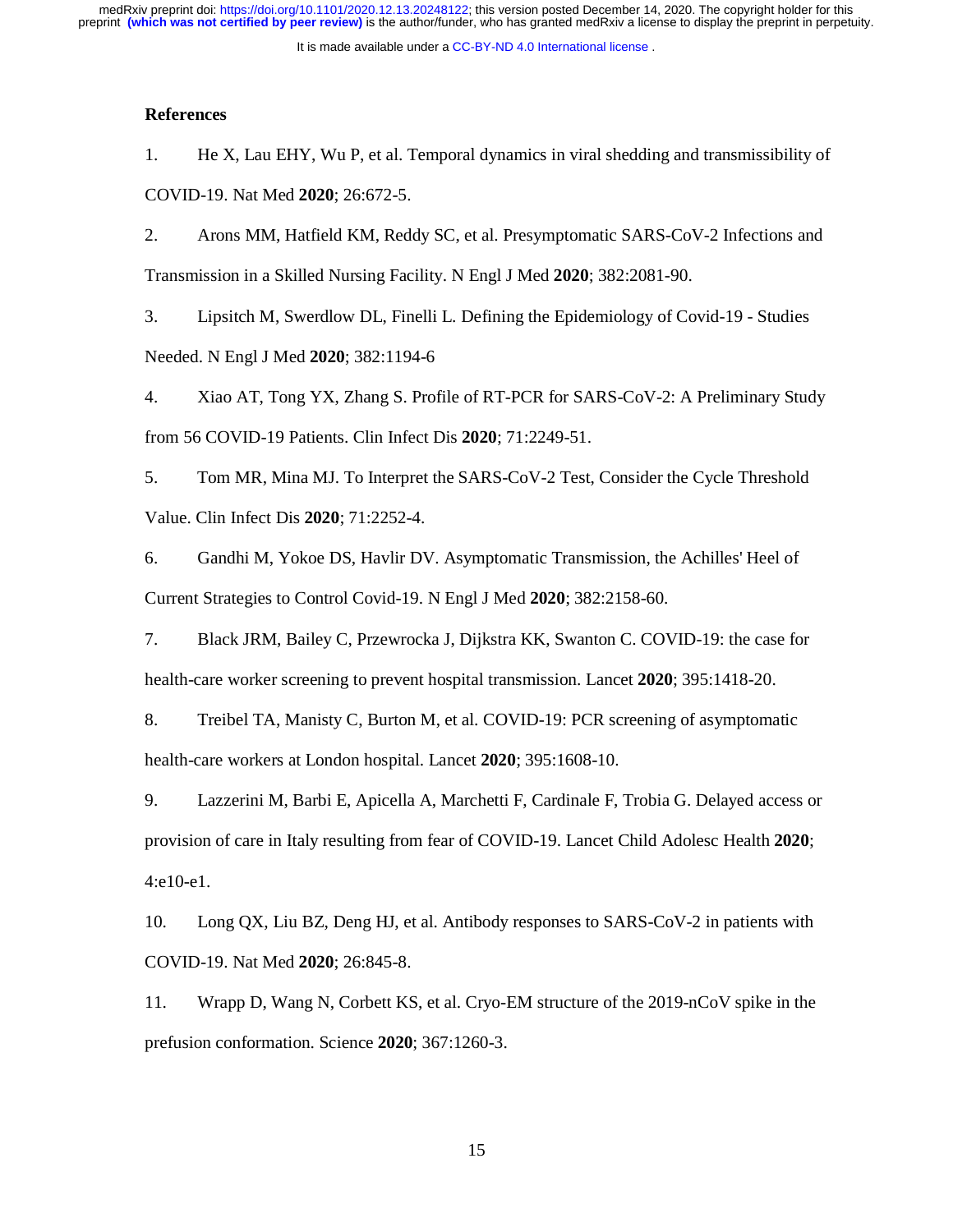It is made available under a [CC-BY-ND 4.0 International license](http://creativecommons.org/licenses/by-nd/4.0/) .

12. Rudberg AS, Havervall S, Månberg A, et al. SARS-CoV-2 exposure, symptoms and seroprevalence in healthcare workers in Sweden. Nat Commun. **2020**; 11:5064.

13. Cevik M, Tate M, Lloyd O, Maraolo AE, Schafers J, Ho A, SARS-CoV-2, SARS-CoV, and MERS-CoV viral load dynamics, duration of viral shedding, and infectiousness: a systematic review and meta-analysis, The Lancet Microbe **2020**, https://doi.org/10.1016/S2666 5247(20)30172-5.

14. Hunter E, Price DA, Murphy E, et al. First experience of COVID-19 screening of healthcare workers in England. Lancet **2020**; 395:e77-e8.

15. Rivett L, Sridhar S, Sparkes D, et al. Screening of healthcare workers for SARS-CoV-2 highlights the role of asymptomatic carriage in COVID-19 transmission. Elife **2020**; 9:e58728.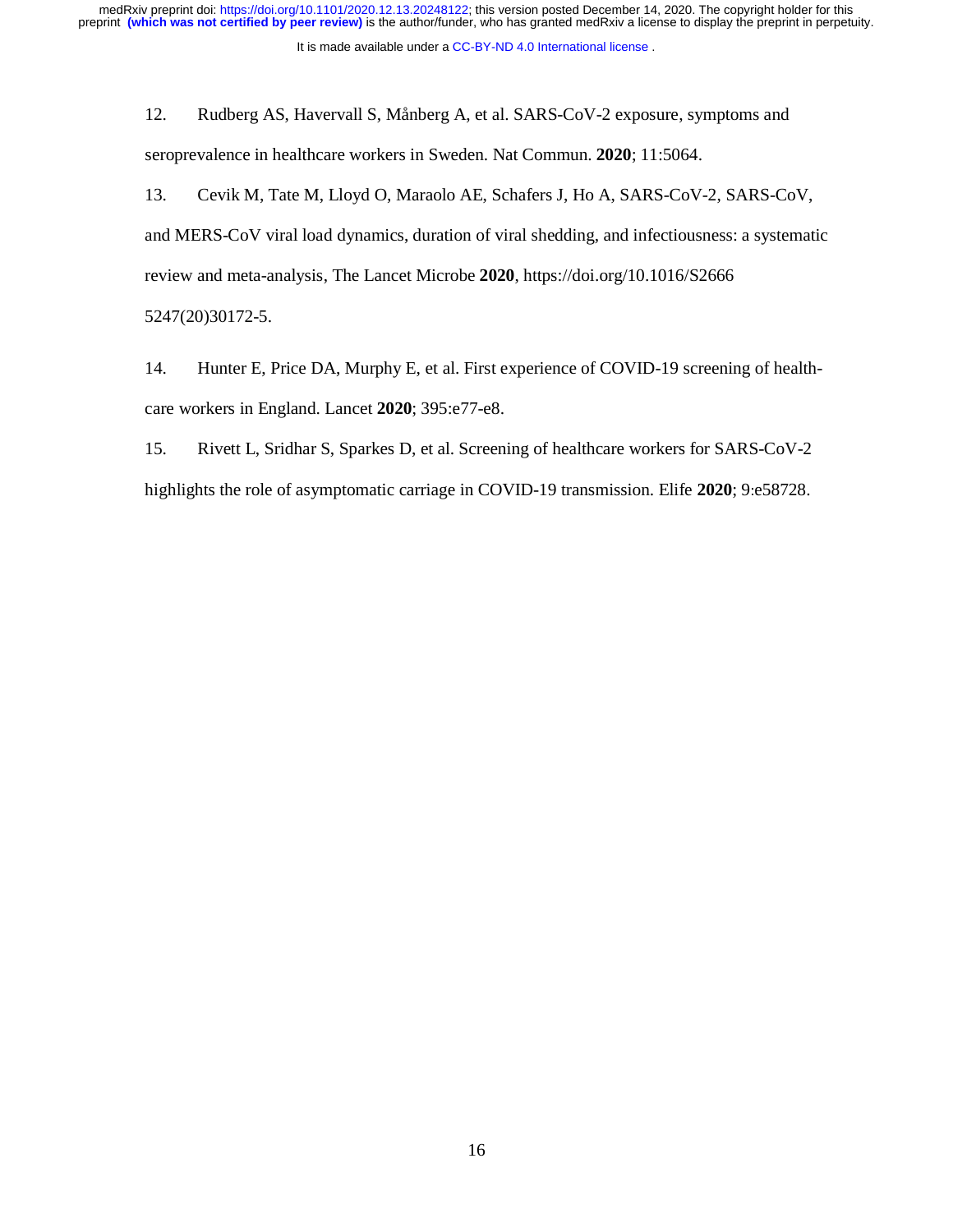| Age               | Serology positive<br>$n (%)^*$ | PCR negative $\&$<br>serology negative | PCR negative $\&$<br>serology positive | PCR positive $\&$<br>serology negative<br>$n$ (%) | PCR positive $\&$<br>serology positive<br>$n$ (%) | Total |
|-------------------|--------------------------------|----------------------------------------|----------------------------------------|---------------------------------------------------|---------------------------------------------------|-------|
|                   |                                | $n$ (%)                                | $n$ (%)                                |                                                   |                                                   |       |
| $<$ 29            | 170(14.9)                      | 956(83.6)                              | 157(13.7)                              | 17(1.5)                                           | $13(1-1)$                                         | 1,143 |
| 30-39             | 259(110)                       | 2,055(87.6)                            | 217(9.3)                               | 33(1.4)                                           | 42 $(1.8)$                                        | 2,347 |
| 40-49             | 251(10.8)                      | 2050(87.8)                             | 219(9.4)                               | 33(1.4)                                           | 32(1.4)                                           | 2,334 |
| 50-59             | 209(9.4)                       | 1,985(89.6)                            | 188(8.5)                               | $21(1-0)$                                         | $21(1-0)$                                         | 2,215 |
| $60+$             | $106(1-1)$                     | 1,289(91.4)                            | 98(7.0)                                | $15(1-1)$                                         | 8(0.6)                                            | 1,410 |
| Total (n, % (95%) | 995, $10.5(9.9-11.2)$          | 8,335, 88.2 (87.5-88.9)                | 879, 9.3 (8.7-9.9)                     | $119, 1.3(1.1-1.5)$                               | 116, $1.2(1.0-1.5)$                               | 9,449 |
| CI                |                                |                                        |                                        |                                                   |                                                   |       |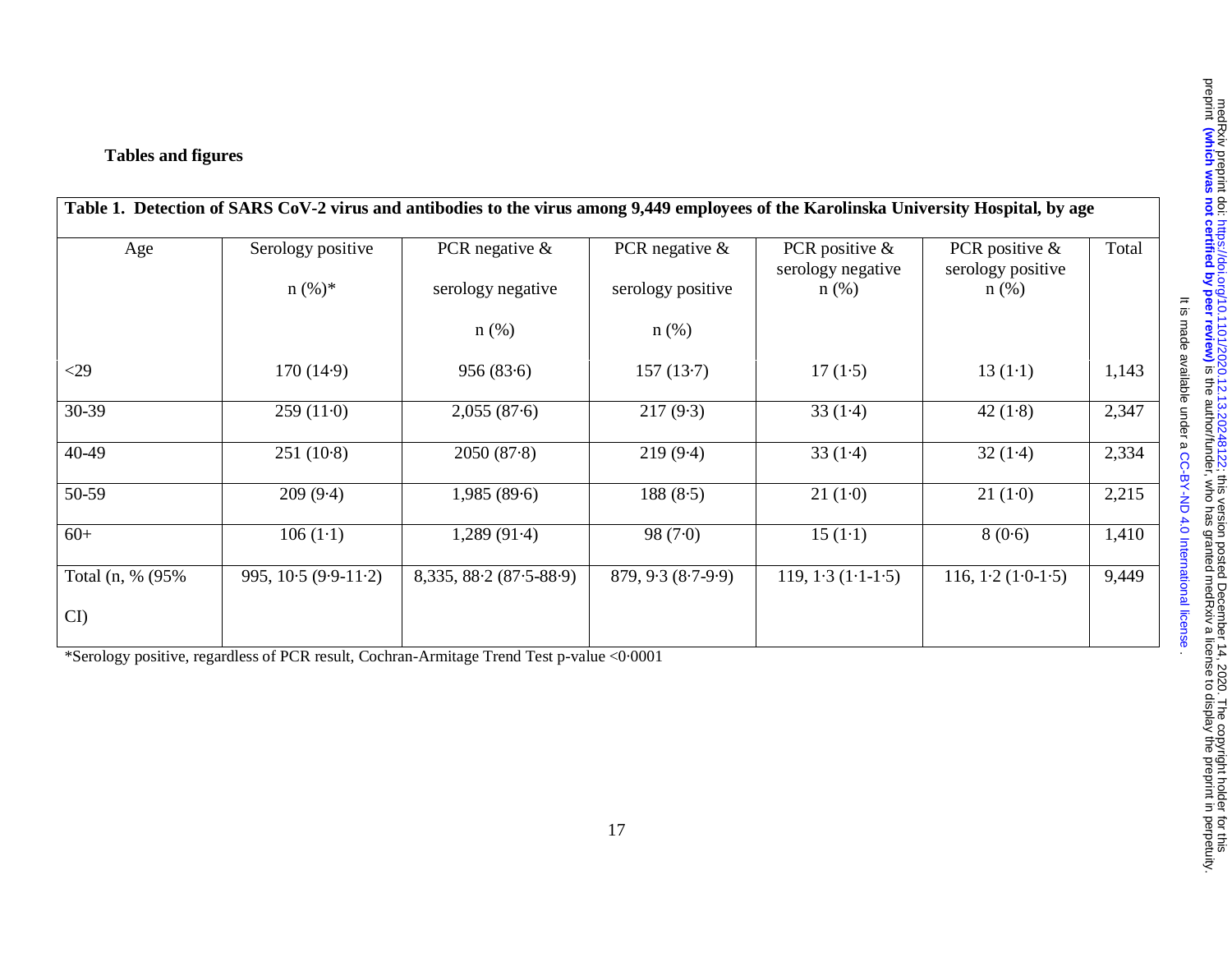It is made available under a [CC-BY-ND 4.0 International license](http://creativecommons.org/licenses/by-nd/4.0/) .

| Table 2. Distribution of background characteristics and screening results, by sick leave |                    |                                              |                                                           |                                        |                                                            |  |  |  |
|------------------------------------------------------------------------------------------|--------------------|----------------------------------------------|-----------------------------------------------------------|----------------------------------------|------------------------------------------------------------|--|--|--|
|                                                                                          |                    | <b>Sick leave</b>                            |                                                           |                                        |                                                            |  |  |  |
|                                                                                          | $n, \%$ (95%<br>CI | No sick leave<br>$n\left(\frac{0}{0}\right)$ | 1-2 weeks<br>after testing<br>$n\left(\frac{0}{0}\right)$ | 1-3 weeks<br>before testing<br>$n$ (%) | 4-6 weeks<br>before testing<br>$n\left(\frac{0}{0}\right)$ |  |  |  |
| Age                                                                                      |                    |                                              |                                                           |                                        |                                                            |  |  |  |
| 20-29                                                                                    | $1,143(12-1)$      | 648 (56.7)                                   | 77(6.7)                                                   | 180(15.8)                              | 238(20.8)                                                  |  |  |  |
| 30-39                                                                                    | 2,347(24.8)        | $1,270(54-1)$                                | 162(6.9)                                                  | 376 (16.0)                             | 539 (23.0)                                                 |  |  |  |
| 40-49                                                                                    | 2,334(24.7)        | 1,403(60.1)                                  | 104(4.5)                                                  | 344 $(14.7)$                           | 483 (20.7)                                                 |  |  |  |
| 50-59                                                                                    | 2,215 (23.4)       | 1,359(61.4)                                  | 105(4.7)                                                  | 296 (13.4)                             | 455 $(20.5)$                                               |  |  |  |
| $60+$                                                                                    | 1,410 (14.9)       | 934 (66.2)                                   | 52 $(3.7)$                                                | $160(11-4)$                            | 264(18.7)                                                  |  |  |  |
| <b>Sex</b>                                                                               |                    |                                              |                                                           |                                        |                                                            |  |  |  |
| Female                                                                                   | 7,488 (79.3)       | 4,252(56.8)                                  | 420 $(5.6)$                                               | 1,156(15.4)                            | 1,660(22.2)                                                |  |  |  |
| Male<br><b>SARS-CoV-2 test results</b>                                                   | 1,961(20.8)        | 1,362(69.5)                                  | 80(4.1)                                                   | $200(10-2)$                            | $319(16-3)$                                                |  |  |  |
| PCR neg/Serology neg                                                                     | 8,335 (88.2)       | 5,230(62.8)                                  | 436 $(5.2)$                                               | 1,046(12.6)                            | 1,623(19.5)                                                |  |  |  |
| PCR neg/Serology pos                                                                     | 879 (9.3)          | 313(35.6)                                    | 28(3.2)                                                   | 220(25.0)                              | 318 (36.2)                                                 |  |  |  |
| PCR pos/Serology neg                                                                     | 119(1.3)           | 49 $(41.2)$                                  | 30(25.2)                                                  | 19(16·0)                               | $21(17-7)$                                                 |  |  |  |
| PCR pos/Serology pos                                                                     | 116(1.2)           | 22(19.0)                                     | 6(5.2)                                                    | 71(61.2)                               | $17(14-7)$                                                 |  |  |  |
| <b>SARS-CoV-2 PCR test results</b>                                                       |                    |                                              |                                                           |                                        |                                                            |  |  |  |
| PCR negative                                                                             | 9,214(97.5)        | 5,543(60.2)                                  | 464 $(5.0)$                                               | 1,266(13.7)                            | $1,941(21-1)$                                              |  |  |  |
| PCR positive                                                                             | 235(2.5)           | 71(30.2)                                     | 36(15.3)                                                  | 90(38.3)                               | 38(16.2)                                                   |  |  |  |
| PCR weakly positive                                                                      | 168(1.8)           | 52 $(31.0)$                                  | 16(9.5)                                                   | 74(44.1)                               | 26(15.5)                                                   |  |  |  |
| PCR strongly positive                                                                    | 67 $(0.7)$         | 19(28.4)                                     | 20 (29.9)                                                 | 16(23.9)                               | 12(17.9)                                                   |  |  |  |
| <b>SARS-CoV-2 serology test results</b>                                                  |                    |                                              |                                                           |                                        |                                                            |  |  |  |
| Serology negative                                                                        | 8,485 (89.5)       | 5,279 (62.4)                                 | 466 $(5.5)$                                               | 1,065(12.6)                            | 1,644 (19.5)                                               |  |  |  |
| Serology positive                                                                        | 995 $(10.5)$       | 335(33.7)                                    | 34(3.4)                                                   | 291 (29.3)                             | 335(33.7)                                                  |  |  |  |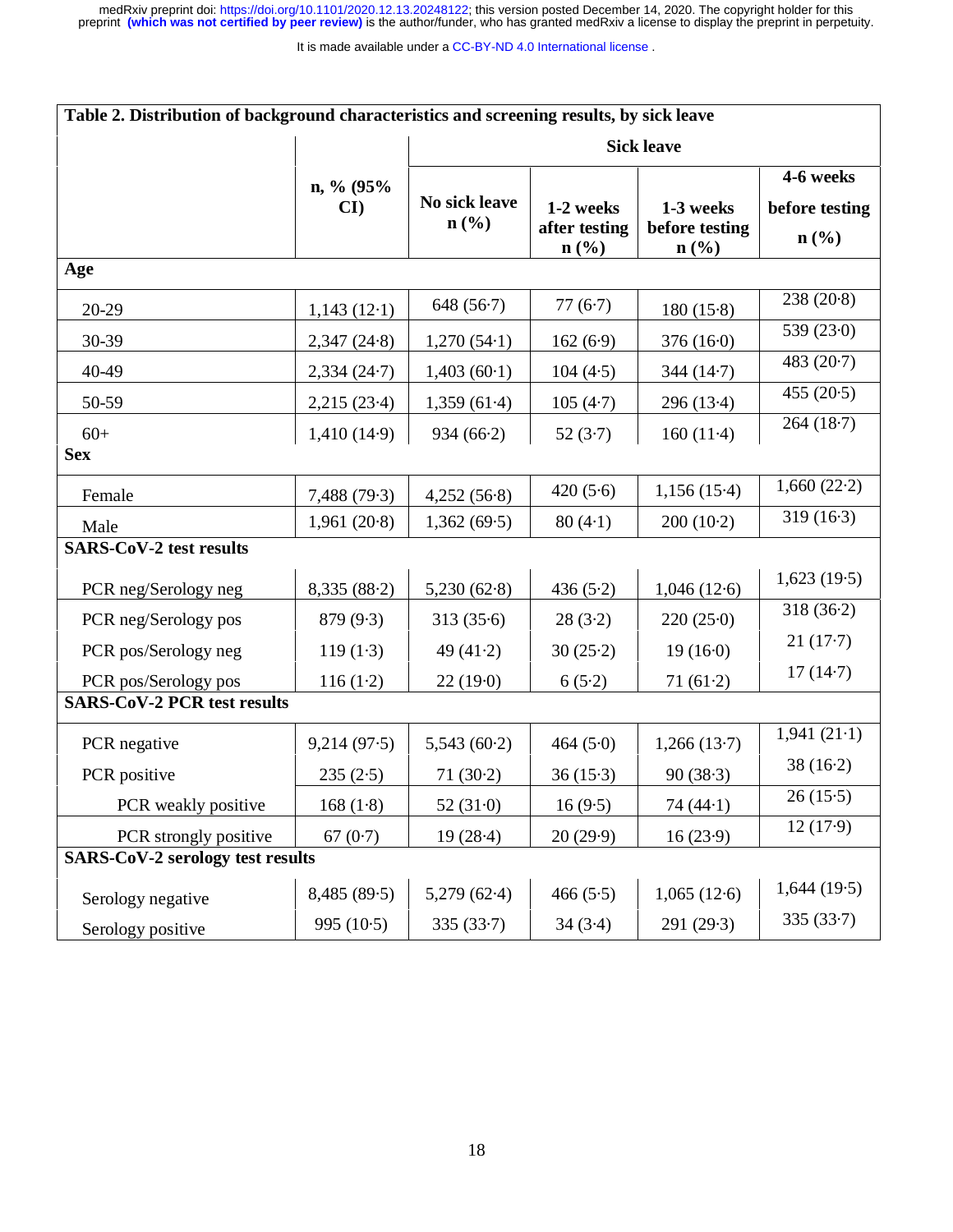It is made available under a [CC-BY-ND 4.0 International license](http://creativecommons.org/licenses/by-nd/4.0/) .

| Table 3. Association between testing results and sick leave* |                                        |                                                                       |                                                                |  |  |  |  |  |  |
|--------------------------------------------------------------|----------------------------------------|-----------------------------------------------------------------------|----------------------------------------------------------------|--|--|--|--|--|--|
|                                                              | 1-2 weeks after<br>testing             |                                                                       | 4-6 weeks before<br>testing<br>vs No sick leave<br>OR (95% CI) |  |  |  |  |  |  |
|                                                              | <b>vs</b> No sick leave<br>OR (95% CI) | 1-3 weeks before<br>testing<br>vs No sick leave<br><b>OR</b> (95% CI) |                                                                |  |  |  |  |  |  |
| <b>SARS-CoV-2 test results</b>                               |                                        |                                                                       |                                                                |  |  |  |  |  |  |
| PCR neg/Serology neg                                         | $1-00$                                 | $1 - 00$                                                              | $1-00$                                                         |  |  |  |  |  |  |
| PCR neg/Serology pos                                         | $1.06(0.71-1.57)$                      | $3.52(2.92 - 4.25)$                                                   | $3.31(2.80-3.91)$                                              |  |  |  |  |  |  |
| PCR pos/Serology neg                                         | $7.23(4.52 - 11.57)$                   | $1.92(1.12-3.28)$                                                     | $1.38(0.82 - 2.31)$                                            |  |  |  |  |  |  |
| PCR pos/Serology pos                                         | $3.24(1.30-8.06)$                      | 16.51 (10.13-26.90)                                                   | $2.54(1.34-4.81)$                                              |  |  |  |  |  |  |
| <b>SARS-CoV-2 PCR test results</b>                           |                                        |                                                                       |                                                                |  |  |  |  |  |  |
| PCR negative                                                 | $1 - 00$                               | 1.00                                                                  | $1 - 00$                                                       |  |  |  |  |  |  |
| PCR weakly positive                                          | $3.61(2.04-6.40)$                      | $6.31(4.38-9.08)$                                                     | $1.45(0.90-2.34)$                                              |  |  |  |  |  |  |
| PCR strongly positive                                        | $11.97(6.29-22.80)$                    | $3.61(1.84-7.09)$                                                     | $1.80(0.87-3.73)$                                              |  |  |  |  |  |  |

\*Model 1 with testing results in four categories, adjusted for age and sex· Model 2 with PCR test results in three categories, adjusted for age and sex·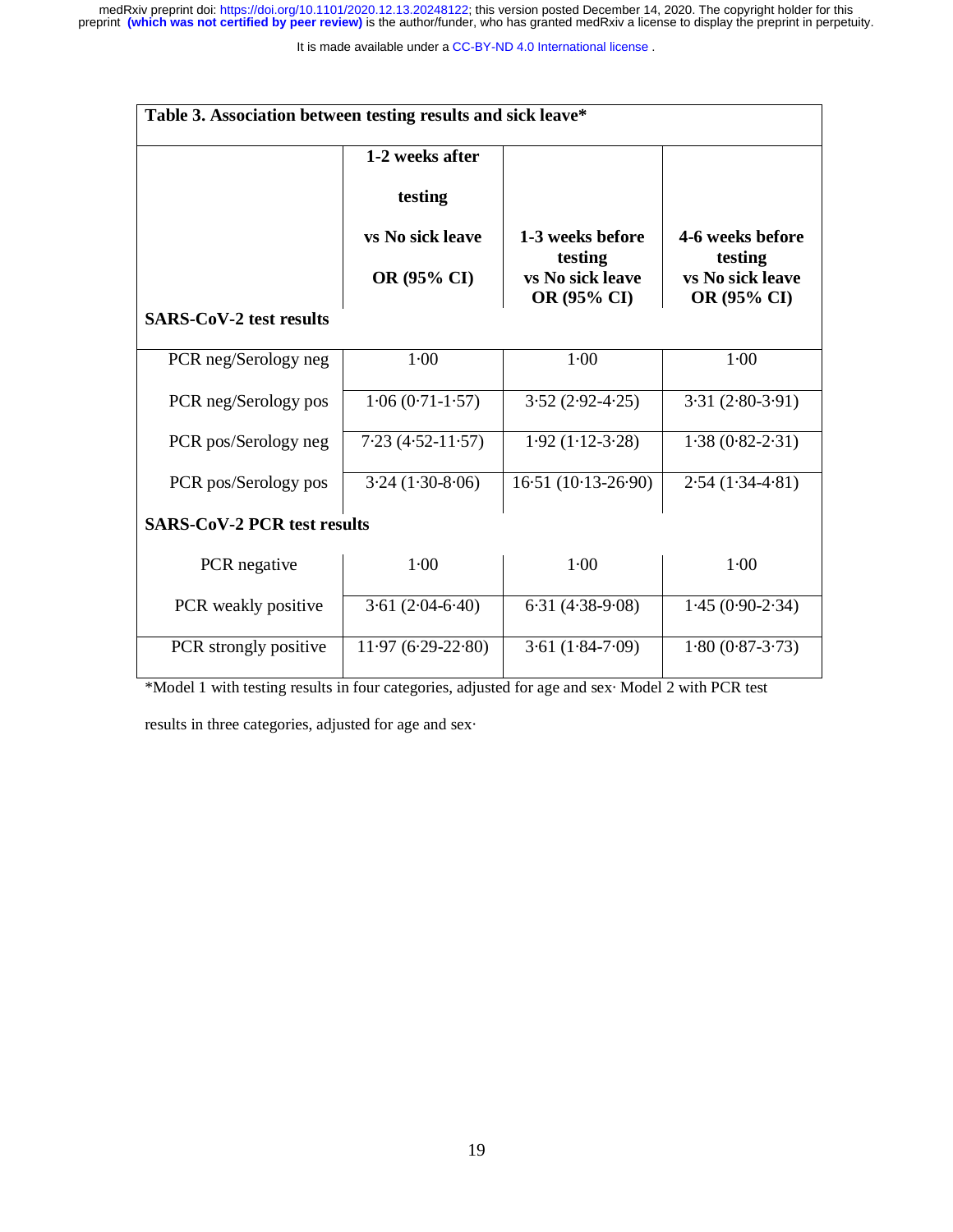

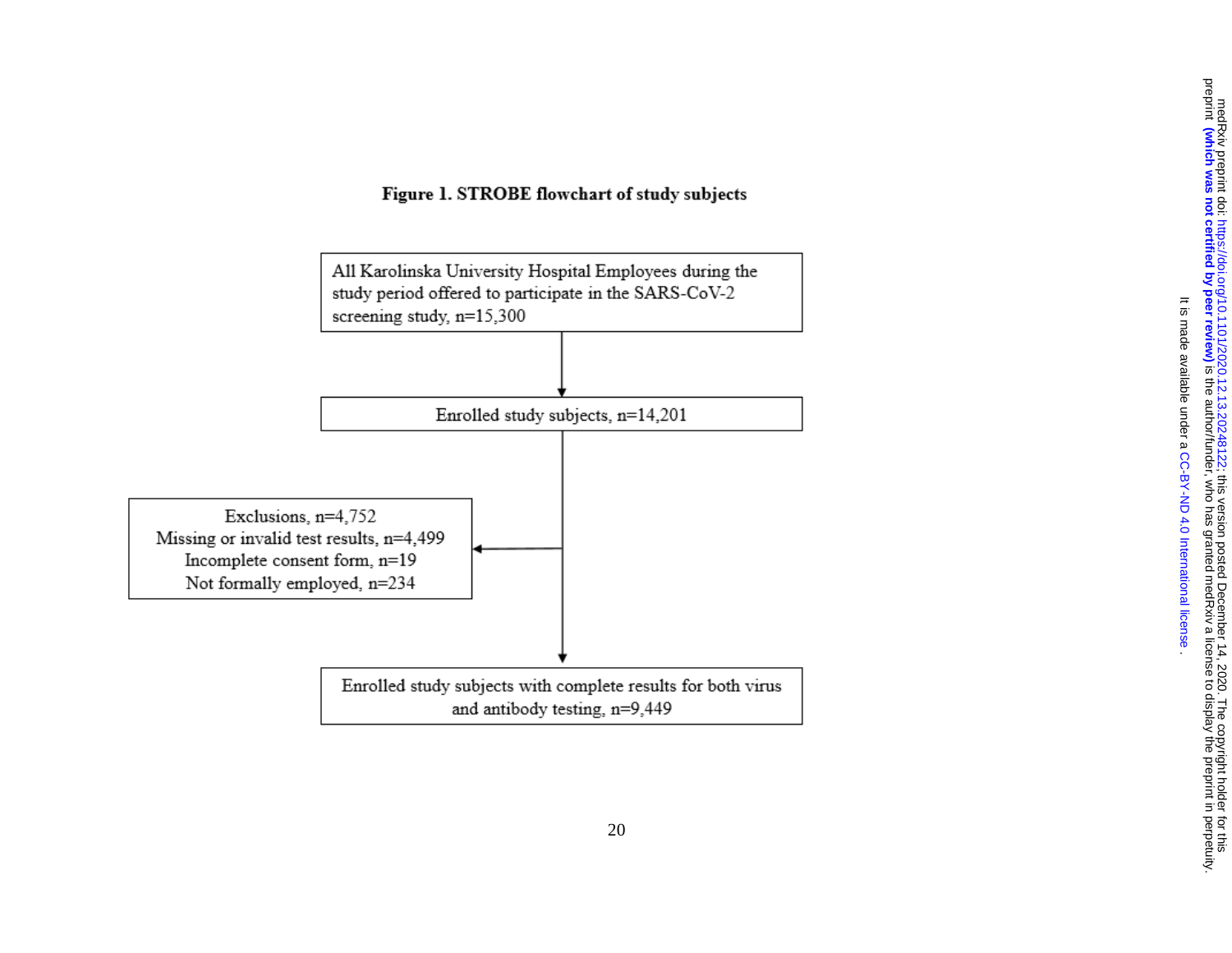



. [CC-BY-ND 4.0 International license](http://creativecommons.org/licenses/by-nd/4.0/) It is made available under a